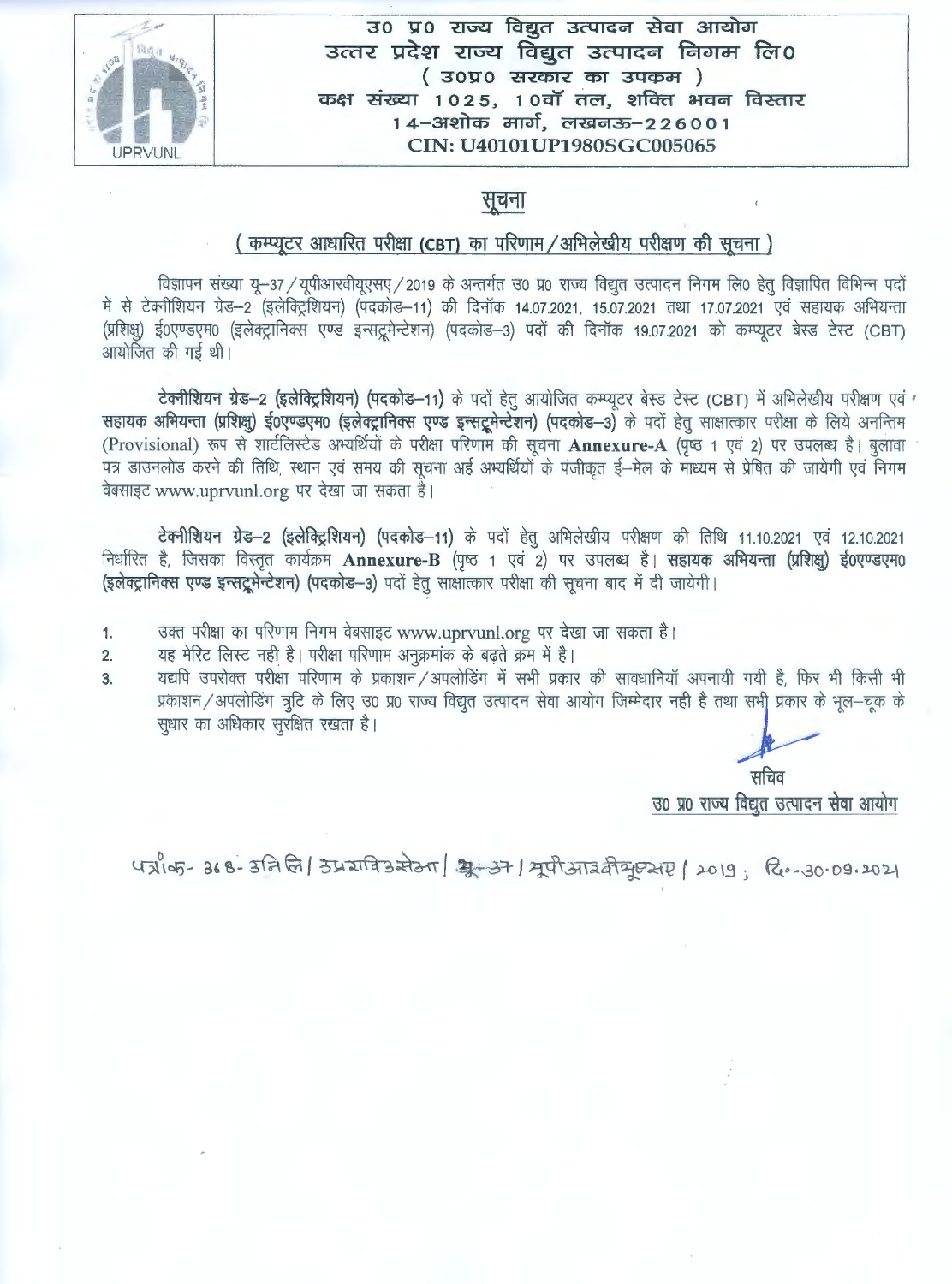**Annexure-'A'** 

# **Advt. No. U-37 /UPRVUSA/2019**

### **Result of the (CBT)**

### Assistant Engineer (Trainee) E & M (Electronics and Instrumentation), (Post Code-3)

| 521111020064 | 521111020091        | 521111020139         | 521111020182        | 521111020194        | 521112020031        |
|--------------|---------------------|----------------------|---------------------|---------------------|---------------------|
| 521112020111 | 521112020114        | 521112020153         | 521112020203        | 521113020030        | 521113020049        |
| 521114020021 | 521115020229        | 521217020037         | 521217020039        | 521217020092        | 521218020038        |
| 521218020108 | 521218020228        | 521219020012         | 521219020035        | 521219020059        | 521219020145        |
| 521219020186 | <b>XXXXXXXXXXXX</b> | <b>XXXXXXXXXXXXX</b> | <b>XXXXXXXXXXXX</b> | <b>XXXXXXXXXXXX</b> | <b>XXXXXXXXXXXX</b> |

#### **Technician Grade-II {Electrician}, {Post Code-lll**

| Technician Grade-II (Electrician), (Post Code-II) |              |              |              |              |                |  |
|---------------------------------------------------|--------------|--------------|--------------|--------------|----------------|--|
| 111111010068                                      | 111313010205 | 111515010011 | 111515010031 | 111515010078 | 111515010120   |  |
| 111515010163                                      | 111515010192 | 111515010197 | 111515010198 | 111515010234 | 111515010472   |  |
| 111717010037                                      | 111718010017 | 111718010131 | 111718010146 | 111719010027 | 111719010094   |  |
| 111720010066                                      | 111720010090 | 111721010011 | 111721010037 | 111721010038 | 111721010046   |  |
| 111721010124                                      | 111823010035 | 111823010115 | 111824010044 | 111825010097 | 111825010160   |  |
| 111926010052                                      | 111927010099 | 112028010087 | 112231010056 | 112231010079 | 112231010098   |  |
| 112231010102                                      | 112231010108 | 112231010112 | 112231010169 | 112231010197 | 112231010225   |  |
| 112231010359                                      | 112231010458 | 112231010483 | 112231010582 | 112231010636 | 112231010703   |  |
| 112231010778                                      | 112232010129 | 112232010140 | 112232010230 | 112232010280 | 112232010305   |  |
| 112232010332                                      | 112232010392 | 112232010444 | 112232010477 | 112232010499 | 112232010523   |  |
| 112232010630                                      | 112232010821 | 112333010044 | 112333010048 | 112333010094 | 112333010107   |  |
| 112434010018                                      | 112434010064 | 112435010006 | 112435010049 | 121111010037 | 121212010007   |  |
| 121313010053                                      | 121313010073 | 121313010248 | 121313010253 | 121414010016 | 121515010012   |  |
| 121515010051                                      | 121515010194 | 121515010234 | 121717010021 | 121718010003 | 121718010170   |  |
| 121719010068                                      | 121721010143 | 121823010032 | 121823010080 | 121824010130 | 121825010007   |  |
| 121825010017                                      | 121927010089 | 122028010055 | 122231010045 | 122231010476 | 122231010632   |  |
| 122231010780                                      | 122231010916 | 122232010064 | 122232010313 | 122232010342 | 122232010360   |  |
| 122232010388                                      | 122232010512 | 122232010536 | 122333010059 | 122434010004 | 211111010119   |  |
| 211212010057                                      | 211313010014 | 211313010136 | 211313010192 | 211414010110 | 211515010172   |  |
| 211515010181                                      | 211515010367 | 211515010376 | 211718010082 | 211718010128 | 211719010090   |  |
| 211720010104                                      | 211721010008 | 211822010008 | 211824010033 | 211824010204 | 211825010037   |  |
|                                                   | Ke           |              |              |              | $P2q01$ of $2$ |  |

Page **1** of **2** 

47165-368-3. जि. जि. / 3. प्र. प्र. वि. 2. से. 2011 मुणी अब मित्रुए राज्य । 2019

भनित अवनवि

 $R_0 - 30.09.2021$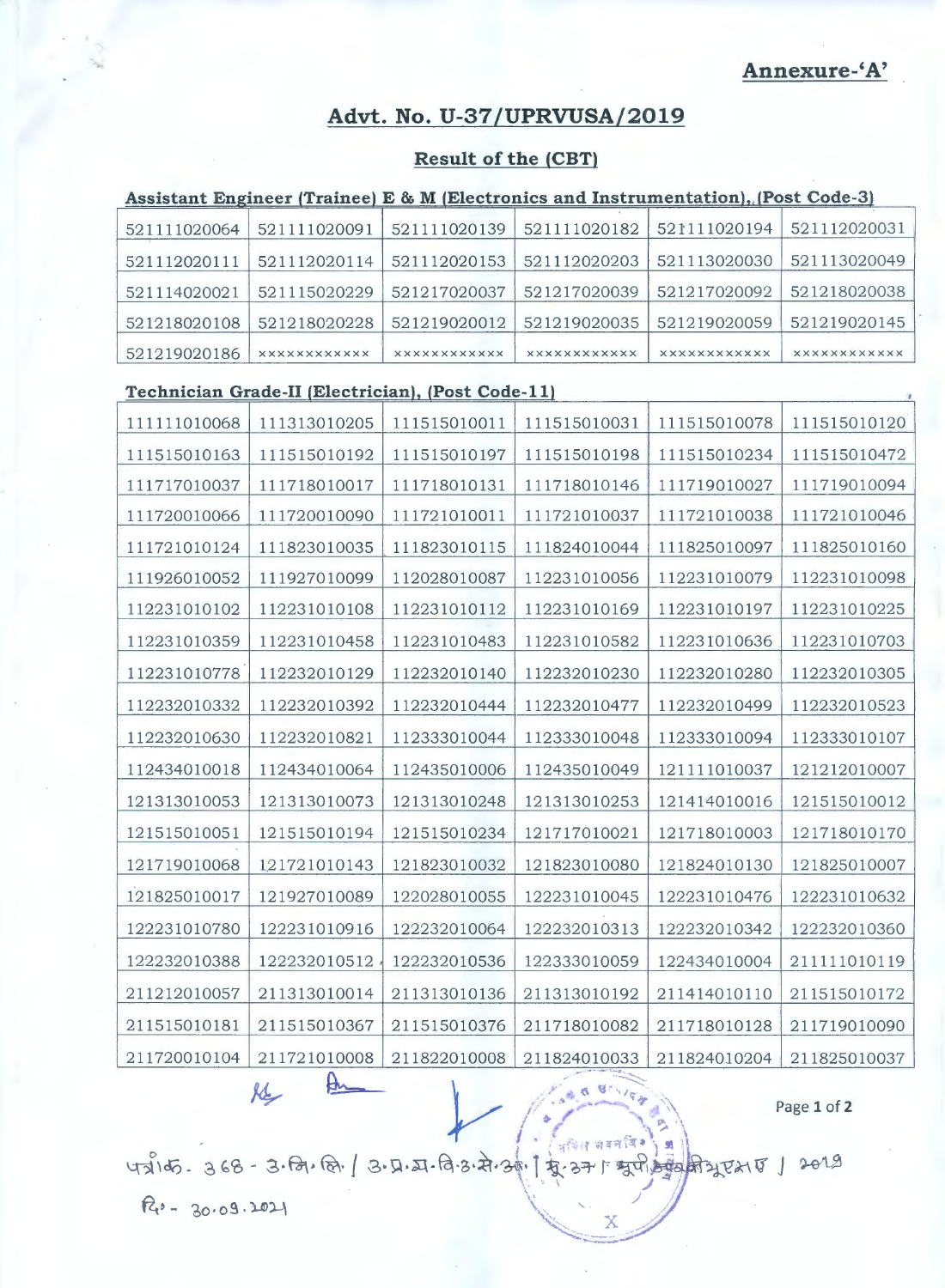| 211825010131 | 211926010079 | 212231010015 | 212231010071 | 212231010222 | 212231010257 |
|--------------|--------------|--------------|--------------|--------------|--------------|
| 212231010366 | 212231010445 | 212231010630 | 212231010771 | 212231010914 | 212232010057 |
| 212232010074 | 212232010122 | 212232010159 | 212232010277 | 212232010310 | 212232010461 |
| 212232010544 | 212232010817 | 212434010021 | 221212010052 | 221313010065 | 221313010078 |
| 221313010126 | 221313010137 | 221313010147 | 221313010149 | 221313010165 | 221313010202 |
| 221313010216 | 221313010227 | 221313010252 | 221414010035 | 221414010088 | 221515010026 |
| 221515010089 | 221515010300 | 221515010361 | 221515010374 | 221717010064 | 221719010043 |
| 221719010120 | 221720010052 | 221720010081 | 221720010109 | 221720010211 | 221823010026 |
| 221825010027 | 221825010036 | 221825010099 | 221926010118 | 221926010184 | 221927010056 |
| 221927010075 | 222231010013 | 222231010149 | 222231010416 | 222231010913 | 222232010143 |
| 222232010170 | 222232010228 | 222232010414 | 222232010487 | 222232010667 | 222333010003 |
| 222333010052 | 222333010055 | 311111010104 | 311313010046 | 311313010049 | 311313010187 |
| 311313010202 | 311515010034 | 311515010083 | 311515010208 | 311515010288 | 311616010116 |
| 311717010095 | 311717010107 | 311717010226 | 311718010081 | 311718010147 | 311721010123 |
| 311824010007 | 311926010033 | 311926010062 | 311927010204 | 312028010069 | 312232010070 |
| 312232010157 | 312232010263 | 312232010308 | 312232010552 | 312232010601 | 312232010691 |

8 914

often neaths 当たつ前

4 2105 - 368 - 3. नि. लि. | 3. प्र. या. वि. उ. से अग / म्रू. 27 | मूर्यास म्यान्यू एसए / 2019

 $R_{0}$  - 30.09.2021

fe

Page 2 of 2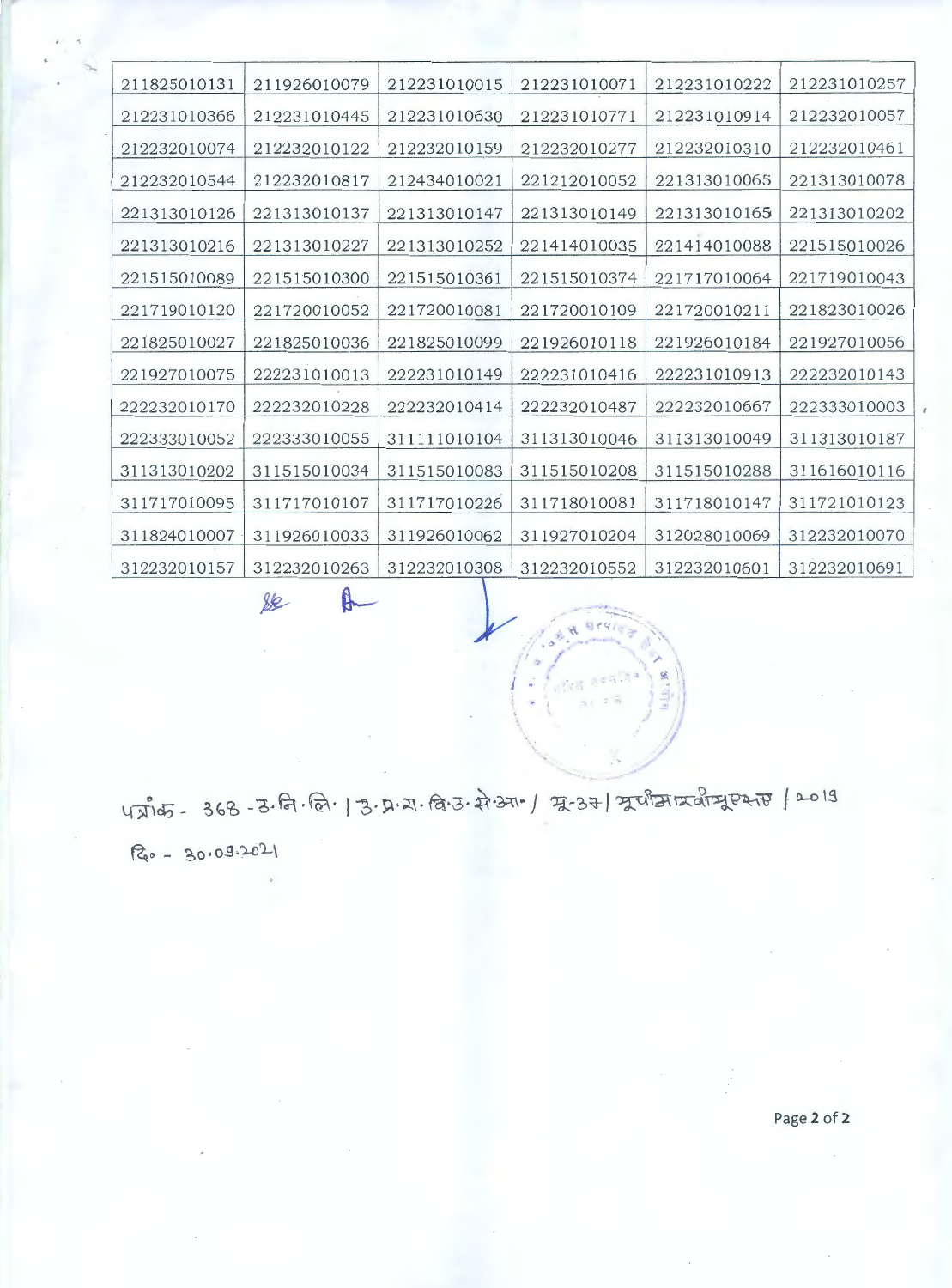### **Annexure-'B'**

### **Schedule of Documents Verification for the post of Technician Grade-II (Electrician), (Post Code-11) against advertisement no. U-37 /UPRVUSA/2019.**

| 11 <sup>th</sup> & 12 <sup>th</sup> October, 2021/ Monday & Tuesday<br>Date/Day                                                                                  |              |              |              |                     |                     |  |
|------------------------------------------------------------------------------------------------------------------------------------------------------------------|--------------|--------------|--------------|---------------------|---------------------|--|
| Hydel Officers Club, Opposite Electricity Service Commission, SLDC<br>Venue<br>Campus (Near Mantri Awas) Vibhuti Khand, Phase II, Gomti Nagar,<br>Lucknow-226010 |              |              |              |                     |                     |  |
| Date: 11.10.2021 & Reporting Time: 09:00 AM                                                                                                                      |              |              |              |                     |                     |  |
|                                                                                                                                                                  |              |              |              |                     |                     |  |
| 111111010068                                                                                                                                                     | 111313010205 | 111515010011 | 111515010031 | 111515010078        | 111515010120        |  |
| 111515010163                                                                                                                                                     | 111515010192 | 111515010197 | 111515010198 | 111515010234        | 111515010472        |  |
| 111717010037                                                                                                                                                     | 111718010017 | 111718010131 | 111718010146 | 111719010027        | 111719010094        |  |
| 111720010066                                                                                                                                                     | 111720010090 | 111721010011 | 111721010037 | 111721010038        | 111721010046        |  |
| 111721010124                                                                                                                                                     | 111823010035 | 111823010115 | 111824010044 | <b>XXXXXXXXXXXX</b> | <b>XXXXXXXXXXXX</b> |  |
| Date: 11.10.2021 & Reporting Time: 11:00 AM                                                                                                                      |              |              |              |                     |                     |  |
| 111825010097                                                                                                                                                     | 111825010160 | 111926010052 | 111927010099 | 112028010087        | 112231010056        |  |
| 112231010079                                                                                                                                                     | 112231010098 | 112231010102 | 112231010108 | 112231010112        | 112231010169        |  |
| 112231010197                                                                                                                                                     | 112231010225 | 112231010359 | 112231010458 | 112231010483        | 112231010582        |  |
| 112231010636                                                                                                                                                     | 112231010703 | 112231010778 | 112232010129 | 112232010140        | 112232010230        |  |
| 112232010280                                                                                                                                                     | 112232010305 | 112232010332 | 112232010392 | <b>XXXXXXXXXXXX</b> | <b>XXXXXXXXXXXX</b> |  |
| Date: 11.10.2021 & Reporting Time: 01:00 PM                                                                                                                      |              |              |              |                     |                     |  |
| 112232010444                                                                                                                                                     | 112232010477 | 112232010499 | 112232010523 | 112232010630        | 112232010821        |  |
| 112333010044                                                                                                                                                     | 112333010048 | 112333010094 | 112333010107 | 112434010018        | 112434010064        |  |
| 112435010006                                                                                                                                                     | 112435010049 | 121111010037 | 121212010007 | 121313010053        | 121313010073        |  |
| 121313010248                                                                                                                                                     | 121313010253 | 121414010016 | 121515010012 | 121515010051        | 121515010194        |  |
| 121515010234                                                                                                                                                     | 121717010021 | 121718010003 | 121718010170 | <b>XXXXXXXXXXXX</b> | <b>XXXXXXXXXXXX</b> |  |
| Date: 11.10.2021 & Reporting Time: 03:00 PM                                                                                                                      |              |              |              |                     |                     |  |
| 121719010068                                                                                                                                                     | 121721010143 | 121823010032 | 121823010080 | 121824010130        | 121825010007        |  |
| 121825010017                                                                                                                                                     | 121927010089 | 122028010055 | 122231010045 | 122231010476        | 122231010632        |  |
| 122231010780                                                                                                                                                     | 122231010916 | 122232010064 | 122232010313 | 122232010342        | 122232010360        |  |
| 122232010388                                                                                                                                                     | 122232010512 | 122232010536 | 122333010059 | 122434010004        | 211111010119        |  |
| 211212010057                                                                                                                                                     | 211313010014 | 211313010136 | 211313010192 | <b>xxxxxxxxxxxx</b> | <b>xxxxxxxxxxxx</b> |  |

Page **1 of 2** 

**Brutes** 

पत्री क- 368-3. नि. लि. / 3. प्र. य. नि. 3. मे. 37. / मू-3 + / मूजी आर्वेसी  $12019$ 

Restletz - 30.09.2021

**t**